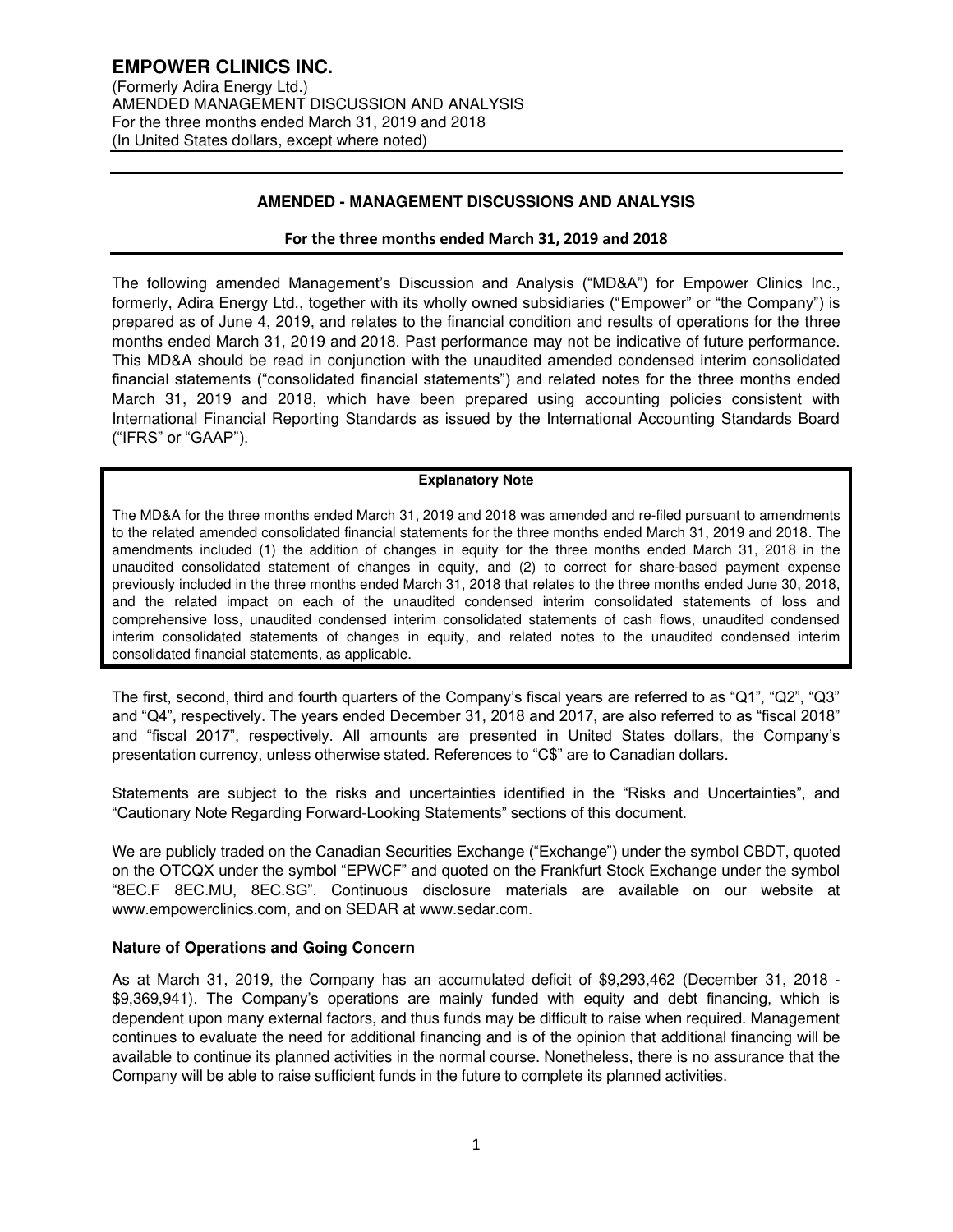The foregoing indicates the existence of a material uncertainty that may cast substantial doubt as to whether the Company would continue as a going concern and realize its assets and settle its liabilities and commitments in the normal course of business.

The Company's consolidated financial statements have been prepared on the basis of accounting principles applicable to a going concern, which assume the realization of assets and discharge of liabilities in the normal course of business. The consolidated financial statements do not give effect to any adjustments that would be necessary should the Company not be able to continue as a going concern. Such adjustments could be material.

# **Q1 2019 CONSOLIDATED FINANCIAL HIGHLIGHTS**

- 1,198 patient visits generating revenue of \$152,846, compared to 2,242 patient visits generating \$302,142 for Q1 2018.
- Net loss of \$398,541 or \$0.01 per share, compared to \$838,748 or \$0.02 per share for Q1 2018.
- Cash used in operating activities was \$219,212 or \$0.00 per share, compared to \$202,712 or \$0.00 per share for Q1 2018.
- Cash at March 31, 2019 of \$1,974,483.
- Working capital deficit at March 31, 2019 of \$3,179,272.

# **Q1 2019 KEY DEVELOPMENTS**

# **Focus on CBD Product Sales**

Empower has commenced selling its proprietary line of CBD-based products called SOLLIEVO, Italian for Relief, through its network of company-owned clinics in the United States. Empower's patient base and customers are expected to benefit from access to high margin derivative products, including CBD lotion, tinctures, spectrum oils, capsules, lozenges, patches, e-drinks, topical lotions, gel caps, hemp extract drops and pet elixir hemp extract drops. Patients and customers will be able to access Empower's home delivery and e-commerce platform.

### **RECENT DEVELOPMENTS**

# **Intention to Launch CBD Extraction Facility**

The Company intends to open a fully functioning hemp-based CBD extraction facility in greater Portland, Oregon in Q2 2019, with the first extraction system expected to have the capacity to produce 6,000 kilograms of extracted product per year. The 5,000 sq. ft. facility in Sandy, Oregon has now been secured through a 5-year lease agreement and preparations are underway to begin licensing and permit requirements to commence operations in 2019.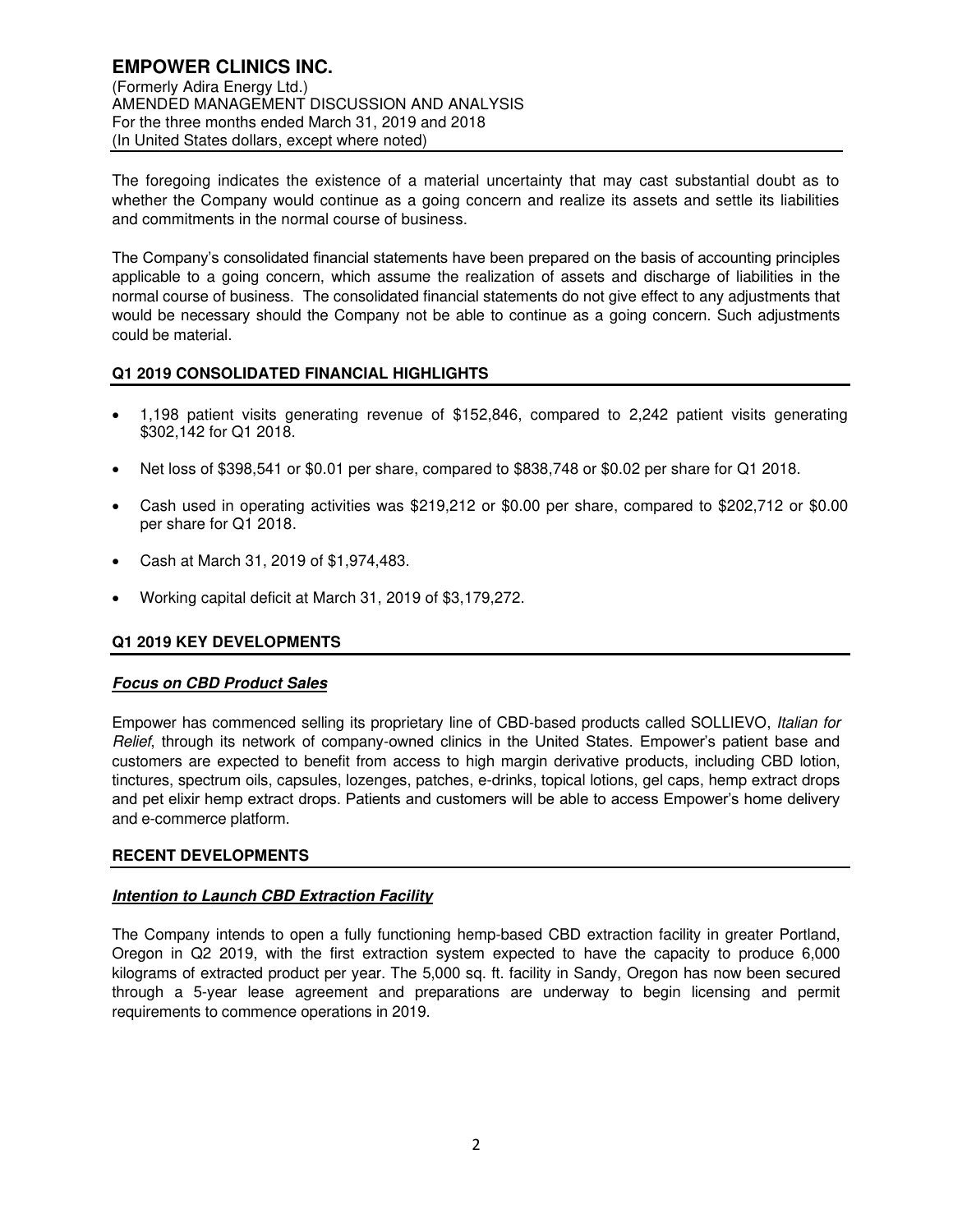# **Acquisition of Sun Valley Clinics**

Empower has completed the acquisition of the business of Sun Valley Certification Clinics Holdings LLC ("Sun Valley"), including its interests in certain affiliates, by way of a share acquisition. Sun Valley operates a network of professional medical cannabis and pain management practices, with five clinics in Arizona, one clinic in Las Vegas, a tele-medicine platform serving California, and a fully developed franchise business model for the domestic and international medical cannabis industry. The current Sun Valley clinic locations are:

- 4218 W Dunlap Ave, Phoenix, AZ
- 12801 W Bell Rd #145, Surprise, AZ
- 4015 E Bell Rd #130, Phoenix, AZ
- 2011 E University Dr, Mesa, AZ
- 7074 E Speedway Blvd, Tucson, AZ
- 2550 S Rainbow Blvd, Las Vegas, NV

# **CBD Market Demand**

The passing in the United States of the US\$867 billion Agriculture Improvement Act (the "Farm Bill") has legalized hemp and hemp-based products. This has created an opportunity for the production and sale of a variety of CBD-based products that can provide genuine help and effective relief to millions of people suffering from a variety of qualifying conditions. Recent reports and studies indicate the approval of the Farm Bill could create a US\$20 billion industry by 2022.

### **Increased Patient Access**

With a rapidly expanding company-owned clinic network and significant expansion opportunity with the successful acquisition of Sun Valley Clinics and the roll-out of the Sun Valley franchise model, Empower anticipates it will grow its total patient list substantially in the years ahead. This is expected to provide greater opportunity for treatment analysis using artificial intelligence (AI) data collection and analysis.

# **Market Leading Technology**

Empower utilizes a market-leading patient electronic management and POS system that is HIPAA compliant and provides insight to patient care. The Company supports remote patients using its tele-medicine portal, enabling patients who are unable to come to a location to benefit from a doctor consultation.

### **Subsequent Share Transactions**

On April 2, 2019, the Company raised \$599,145 (C\$799,500) through the issue of convertible debentures, expiring on April 2, 2020. The holder may at any time during the term of the convertible debenture convert all or part into units of the Company consisting of one common share and one common share purchase warrant. Each warrant entitles the holder to acquire one common share at an exercise price equal to \$0.12 (C\$0.16).

On April 2, 2019, pursuant to a private placement financing, the Company issued 21,115,000 units at a price of \$0.08 (C\$0.10) per unit for gross proceeds of \$1,582,359 (C\$2,111,500). Each unit consists of one common share and one common share purchase warrant. Each warrant entitles the holder to acquire one common share at a price of \$0.12 (C\$0.16) per share for a period of two years following the closing date of the financing.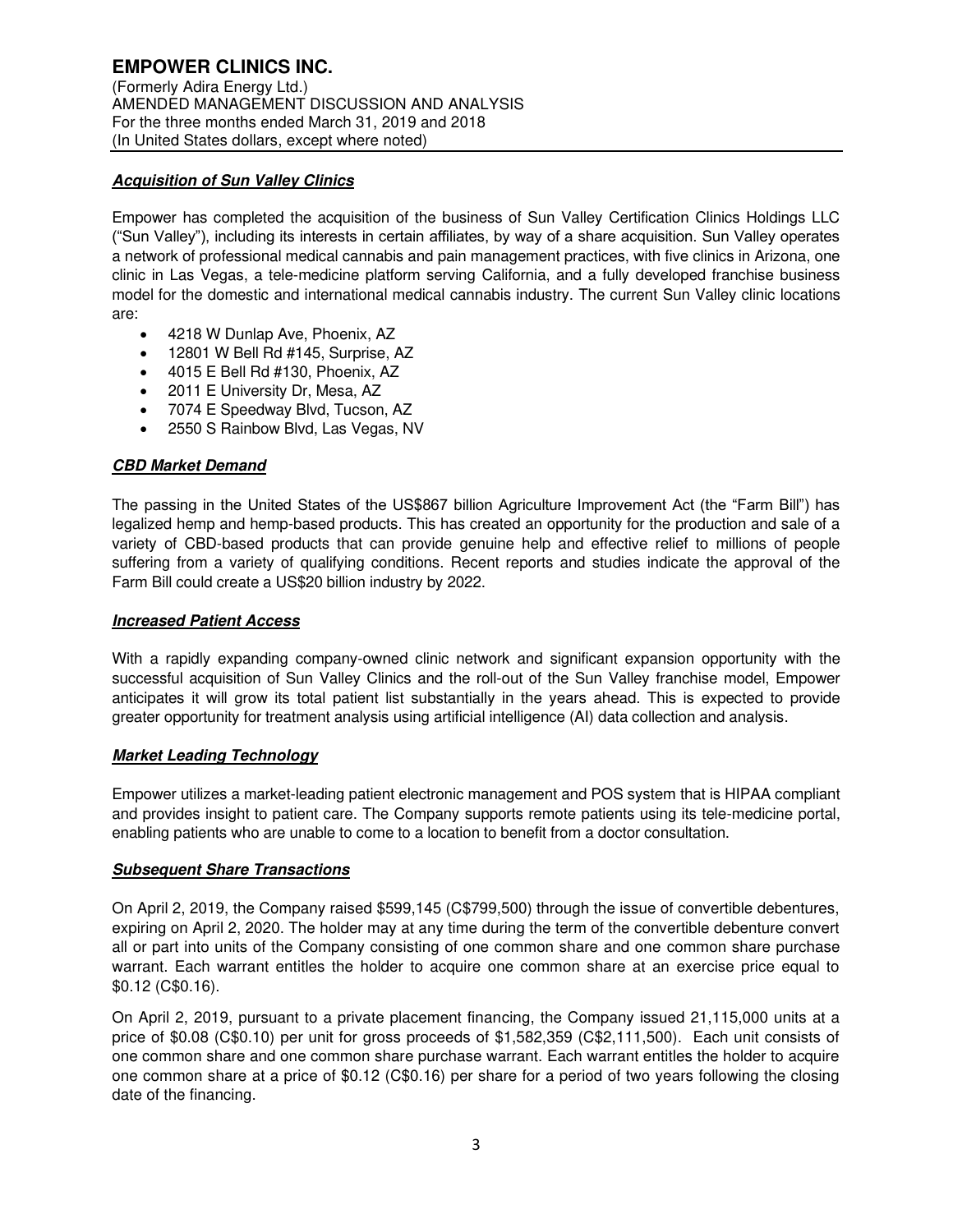# **EMPOWER CLINICS INC.**

(Formerly Adira Energy Ltd.) AMENDED MANAGEMENT DISCUSSION AND ANALYSIS For the three months ended March 31, 2019 and 2018 (In United States dollars, except where noted)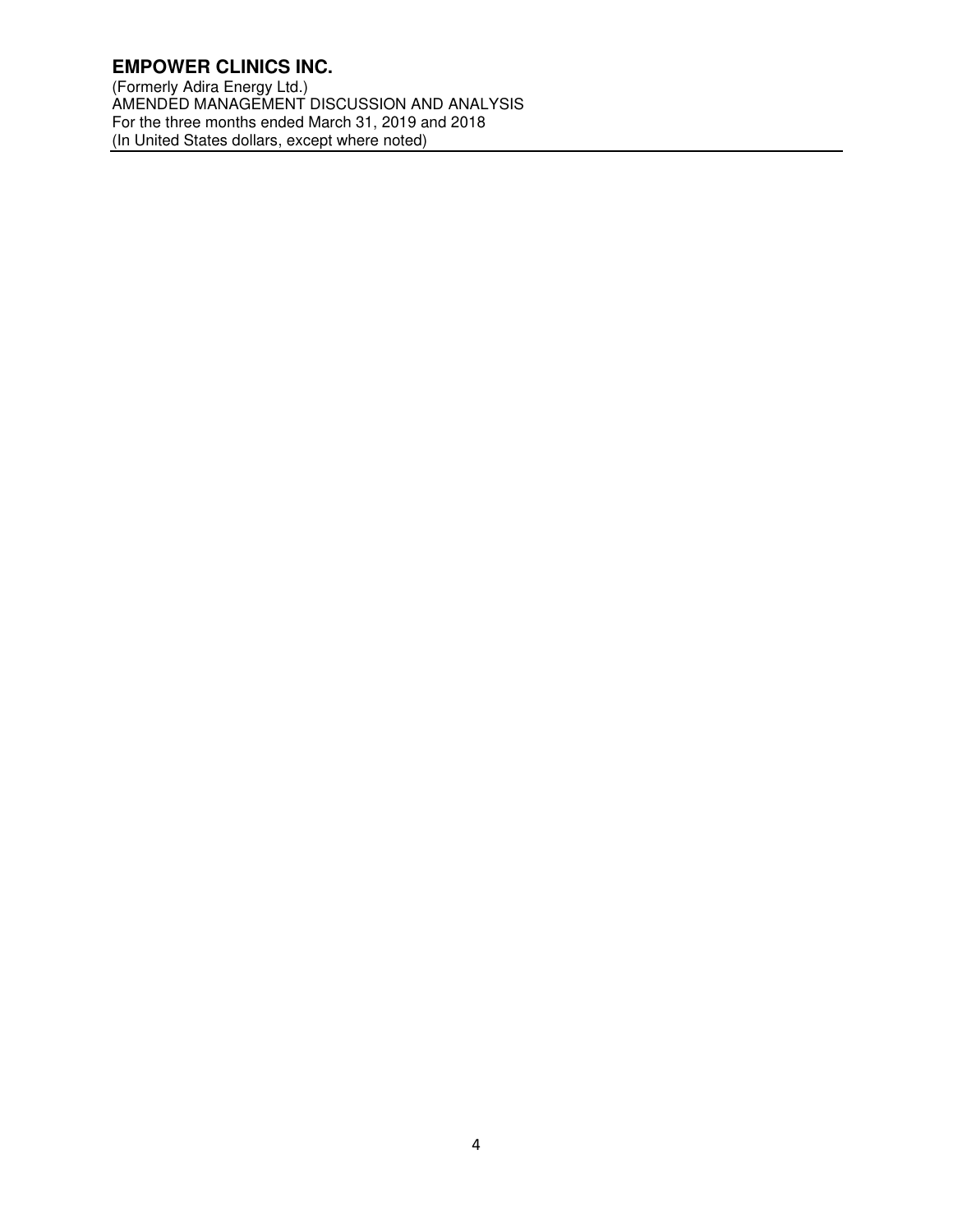On April 30, 2019, pursuant to the acquisition of Sun Valley, the Company issued 22,409,425 common shares at a deemed price of \$0.14 (C\$0.183).

On May 3, 2019, the Company raised \$154,345 (C\$207,270) through the issue of convertible debentures, expiring on May 3, 2020. The holder may at any time during the term of the convertible debenture convert all or part into units of the Company consisting of one common share and one common share purchase warrant. Each warrant entitles the holder to acquire one common share at an exercise price equal to \$0.12 (C\$0.16).

On May 3, 2019, pursuant to a private placement financing, the Company issued 5,762,500 units at a price of \$0.08 (C\$0.10) per unit for gross proceeds of \$429,109 (C\$576,250). Each unit consists of one common share and one common share purchase warrant. Each warrant entitles the holder to acquire one common share at a price of \$0.12 (C\$0.16) per share for a period of two years following the closing date of the financing.

# **OVERVIEW OF THE BUSINESS**

The Company is a British Columbia incorporated Canadian company which operates a growing network of physician-staffed medical certification clinics with a primary focus on enabling patients to improve and protect their health.

The new Empower Clinics is a growth focused, vertically integrated CBD Life Sciences company committed to improving patients' lives with products, technology and health systems, through a network of medical clinics across the US.

It is expected that Empower's proprietary product line "Sollievo" will offer patients a variety of delivery methods of doctor recommended cannabidiol ("CBD") based products in its clinics, online and at major retailers. With over 165,000 patients in its database, an expanding clinic footprint, a focus on new technologies, including tele-medicine, and an expanded product development strategy, Empower is undertaking new growth initiatives to be positioned as a vertically integrated, diverse, market-leading service provider for complex patient requirements in 2019 and beyond.

The Company currently operates 10 physical clinics locations and multiple mobile clinics in the State of Oregon that in combination serve patients across the states of Oregon, Washington, Illinois, Arizona, Nevada and operates a tele-medicine platform to serve patients in California.

As part of the Sun Valley acquisition, the Company is launching a franchise model allowing for easy and fast nationwide scalability that will increase the distribution of Sollievo and Sun Valley CBD products, to access many more patients and consumers in new and developing markets for the Company. Franchisees will retain rights to specific territories to open and operate Sun Valley Health clinics and sell CBD products in clinics and to local sales regions. Empower receives upfront franchise fees, ongoing clinic royalties, product royalties and ownership of patient database information.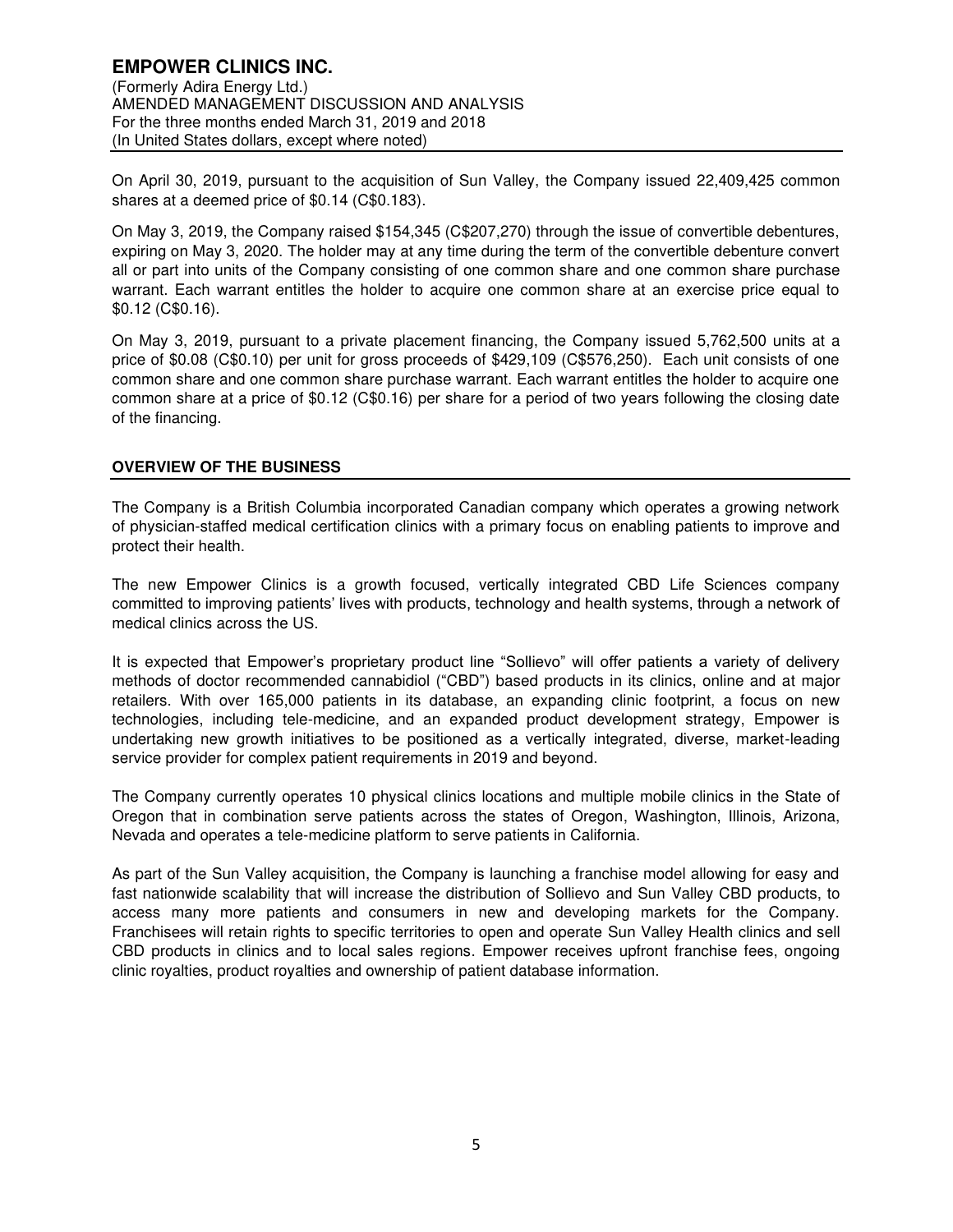# **EMPOWER CLINICS INC.**  (Formerly Adira Energy Ltd.) AMENDED MANAGEMENT DISCUSSION AND ANALYSIS For the three months ended March 31, 2019 and 2018 (In United States dollars, except where noted)

Empower has multiple distribution strategies for our branded Sollievo CBD products that target chronic pain, insomnia, digestion, anxiety, sleep disorders and more. The Company owns the proprietary formulations for these products based on feedback from scientists and patients, and the Company intends to invest in developing these formulations to become a market leading hemp-derived CBD based product distributor. Distribution of products will naturally fit into the Company's clinic strategy with the development of retail-like kiosks in clinics and as a standard feature in franchises nationwide. Ecommerce will be an important distribution channel going forward providing patients and general consumers the opportunity to access and purchase Company products. Sollievo products include lotions and balms, tinctures, gel caps, pain patches and an e-drink, all at various phases of R&D and production.

The Company has developed a proprietary software platform to manage patients through the medical certification process that is a HIPAA compliant Electronic Health Record system and patient management portal. It provides improved management of patients while improving the ability of our doctors, admins and staff to treat and serve patients needs. The tele-medicine platform allows patients to register and select an appointment time to conduct a private consultation with one of the physicians remotely through a secure video link, thereby extending the reach of our clinic operations beyond the physical clinic locations. We believe going forward, greater demand for professional consultations will evolve the service offering for Company owned clinics and for franchisees throughout our network.

E-commerce platforms for Sollievo and Sun Valley CBD product lines present a developing opportunity for the Company and our network of future franchise partners. The passing in the United States of the US\$867 billion Agriculture Improvement Act has legalized hemp and hemp-based products. This has created an opportunity for the production and sale of a variety of CBD-based products that can provide genuine help and effective relief to millions of people suffering from a variety of qualifying conditions. Recent reports and studies indicate the approval of the Farm Bill could create a US\$20 billion industry by 2022. Online distribution channels supported by strong social media presence, influencer strategies and the ability to reach a wide-array of consumers, will provide the Company new growth opportunities with greater overall brand awareness.

Empower will open its first CBD extraction facility in greater Portland, Oregon taking possession June 1, 2019 then we will immediately commence the build-out of a new 5,000 square foot leased building to contain the first operating extraction systems capable of producing up to 20kg per day of high quality spectrum oil, isolate and/or distillate. The facility is strategically located in the agricultural plains of Mt. Hood, Oregon with over 200 licenced hemp farms in the neighbouring counties. Over time, the facility has the potential to be scaled to add multiple extraction, post-production and product manufacturing systems.

# **OUTLOOK**

The Company will continue to be active and opportunistic with respect to mergers and acquisitions opportunities, with the goal of advancing its business plan and to increase shareholder value where possible. Additionally, the Company may seek to acquire third party channel partners to increase its patient base, margin per patient, and to increase shareholder value through the accretion of these operations and/or assets.

The Company is in active discussions to secure hemp bio-mass supply agreements from licensed producers in Oregon and Arizona with the objectives of locking in raw material supply agreements to support the new extraction facilities.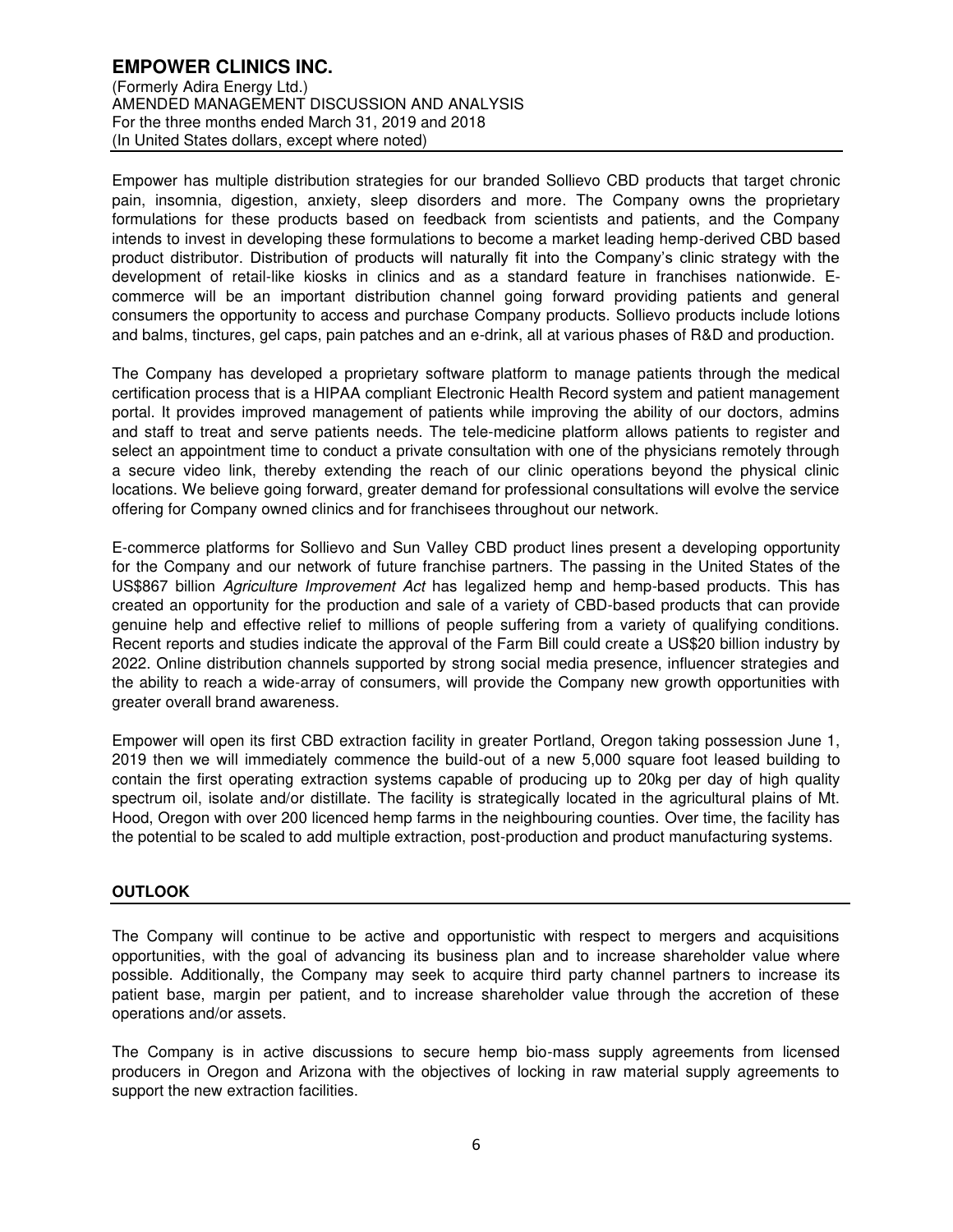## **EMPOWER CLINICS INC.**  (Formerly Adira Energy Ltd.) AMENDED MANAGEMENT DISCUSSION AND ANALYSIS For the three months ended March 31, 2019 and 2018 (In United States dollars, except where noted)

In addition, the Company is in active discussion with various product brands, brokers and retail sales outlet to secure short and long term sales contracts to support the revenue growth objectives for our hemp-derived CBD extract and CBD based products.

Currently, the market for both clinics and CBD based products in the United States remains highly fragmented with very few nationwide competitors. The Company seeks to take advantage of this by using its capital-light expenditure model to open franchised clinics, to create highly valuable patient relationships in new markets, further develop a wide-array of CBD formulations and product lines for nationwide distribution and own and operate hemp-derived CBD extraction facilities with the first location secured in Sandy, Oregon strategically located in the S.W. region of Portland, Oregon surrounded by over 200 hemp farms.

### **REVIEW OF QUARTERLY RESULTS**

|                       | Q <sub>1</sub><br>2019 | Q4<br>2018               | Q3<br>2018   | Q2<br>2018 | Q1<br>2018 | Q4<br>2017 | Q3<br>2017 | Q <sub>2</sub><br>2017 | <b>YTD</b><br>2019 | <b>YTD</b><br>2018 |
|-----------------------|------------------------|--------------------------|--------------|------------|------------|------------|------------|------------------------|--------------------|--------------------|
| <b>FINANCIAL</b>      |                        |                          |              |            |            |            |            |                        |                    |                    |
| <b>RESULTS:</b>       |                        |                          |              |            |            |            |            |                        |                    |                    |
| Net revenues          | 153                    | 197                      | 280          | 312        | 302        | 291        | 389        | 418                    | 153                | 302                |
| Income (loss)         | (399)                  | 1.343                    | .153)<br>(1. | (3, 140)   | (839)      | (815)      | (681)      | (837)                  | (399)              | (839)              |
| Income (loss) per     |                        |                          |              |            |            |            |            |                        |                    |                    |
| share:                |                        |                          |              |            |            |            |            |                        |                    |                    |
| -Basic                | (0.01)                 | 0.01                     | (0.01)       | (0.05)     | (0.02)     | (0.02)     | (0.01)     | (0.04)                 | (0.01)             | (0.02)             |
| -Diluted              | (0.01)                 | 0.01                     | (0.01)       | (0.05)     | (0.02)     | (0.02)     | (0.01)     | (0.04)                 | (0.01)             | (0.02)             |
| Cash dividends        |                        |                          |              |            |            |            |            |                        |                    |                    |
| declared              |                        | $\overline{\phantom{0}}$ |              |            |            |            |            | -                      |                    |                    |
| Total assets          | 2.417                  | 514                      | 1.546        | 1.038      | 1.359      | 630        | 647        | 679                    | 2.417              | 1,359              |
|                       |                        |                          |              |            |            |            |            |                        |                    |                    |
| <b>OPERATING</b>      |                        |                          |              |            |            |            |            |                        |                    |                    |
| <b>RESULTS:</b>       |                        |                          |              |            |            |            |            |                        |                    |                    |
| <b>Patient visits</b> | 1,198                  | 1,314                    | 1.864        | 2,187      | 2,242      | 1.893      | 2,520      | 2,690                  | 1.198              | 2,242              |

Amounts presented in thousands except per share amounts:

The Company has a limited operating history, which can make it difficult for investors to evaluate the Company's operations. As a result, the prior periods shown in the above table are not necessarily comparable and should not be relied upon as an indication of future performance.

The Company is expected to remain subject to many of the risks common to early-stage enterprises for the foreseeable future, including challenges related to laws, regulations, licensing, integrating and retaining qualified employees; making effective use of limited resources; achieving market acceptance of existing and future solutions; competing against companies with greater financial and technical resources; acquiring and retaining customers; and developing new solutions.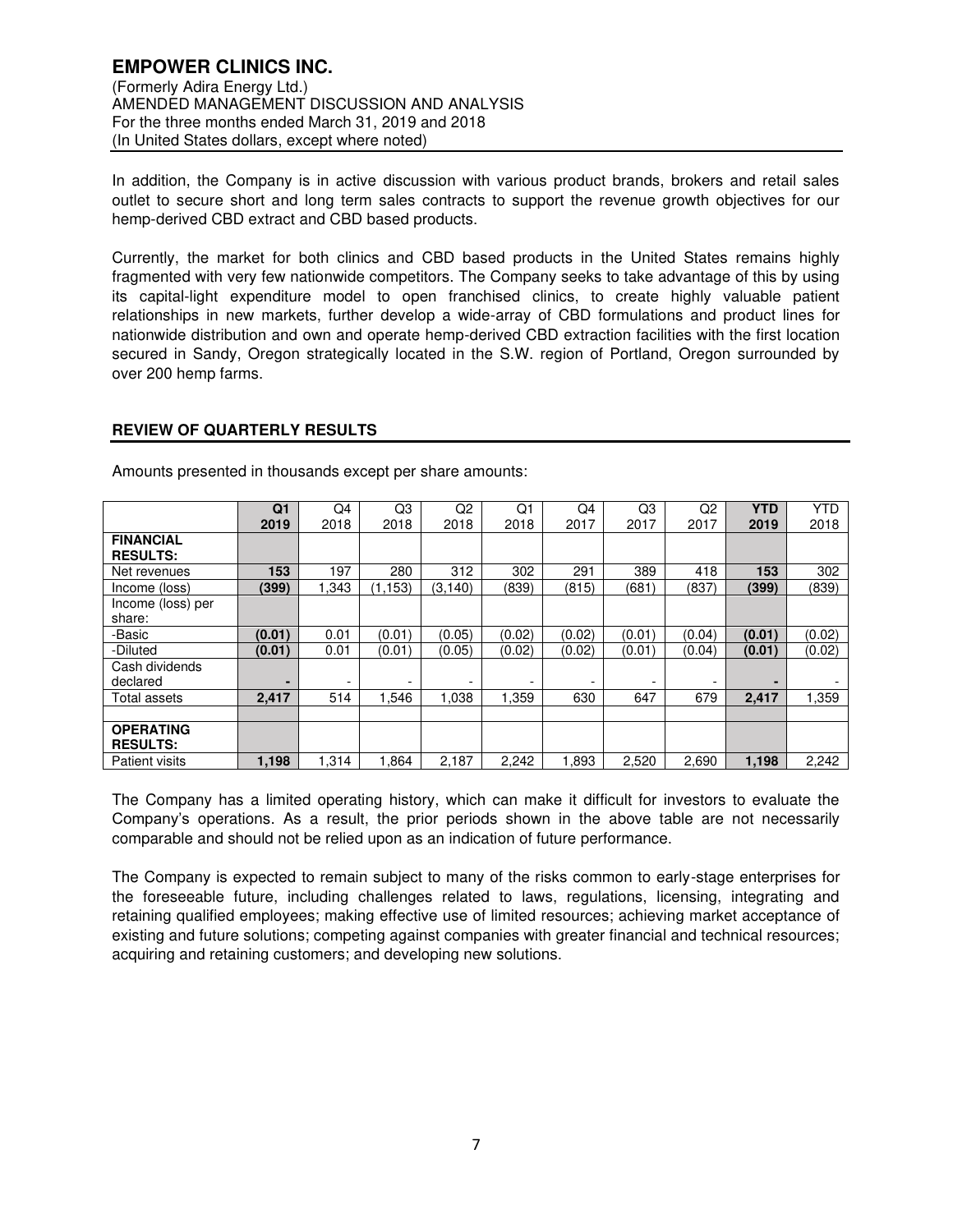(Formerly Adira Energy Ltd.) AMENDED MANAGEMENT DISCUSSION AND ANALYSIS For the three months ended March 31, 2019 and 2018 (In United States dollars, except where noted)

|                                                               | Q1 2019             | Q1 2018    |
|---------------------------------------------------------------|---------------------|------------|
| Clinic revenues                                               | \$<br>152,846<br>\$ | 302,142    |
| Direct clinic expenses                                        | 39,413              | 105,165    |
| Earnings from clinic operations                               | 113,433             | 196,977    |
| Operating expenses                                            | 218,627             | 708,827    |
| Legal and professional fees                                   | 113,011             | 69,783     |
| Depreciation and amortization expense<br>Share-based payments | 46,143<br>14,960    | 25,902     |
| Loss from operations                                          | (279, 308)          | (607, 535) |
| Accretion expense                                             | 29,914              | 186,200    |
| Interest income                                               | (1,618)             |            |
| Interest expense                                              | 33,372              | 45,013     |
| Loss on change in fair value of warrant liability             | 190                 |            |
| Loss on change in fair value of conversion option             | 33,362              |            |
| Other expense, net                                            | 24,013              |            |
| Net loss and comprehensive loss for the \$<br>period          | $(398, 541)$ \$     | (838, 748) |

# **Review of Consolidated Financial Information for Q1 2019 compared to Q1 2018**

### Clinic Revenues

Revenues were \$152,846, compared to \$302,142 during Q1 2018 as the Company received 1,198 patients spending on average \$128, compared to 2,242 patients spending on average \$135 during Q1 2018. Currently the Company receives one revenue stream which is patient visits to existing clinics. The Company expects to expand that revenue stream as the Chicago clinic patient base grows and the Sollievo product brand is rolled out.

### Direct clinic expenses

Direct clinic expenses were \$39,413, compared to \$105,165 during Q1 2018. These costs are a function of our doctor roster and clinic staff to run their clinics. The Company employs both medical doctors and nurses and clinic staff to run their clinics. The Company is currently adding doctors and nurses in the clinic operating areas thereby cutting down on medical travel expenses.

### Operating expenses

Operating expenses were \$218,627, compared to \$708,827 during Q1 2018 due primarily to aggressive headcount cuts and facility changes.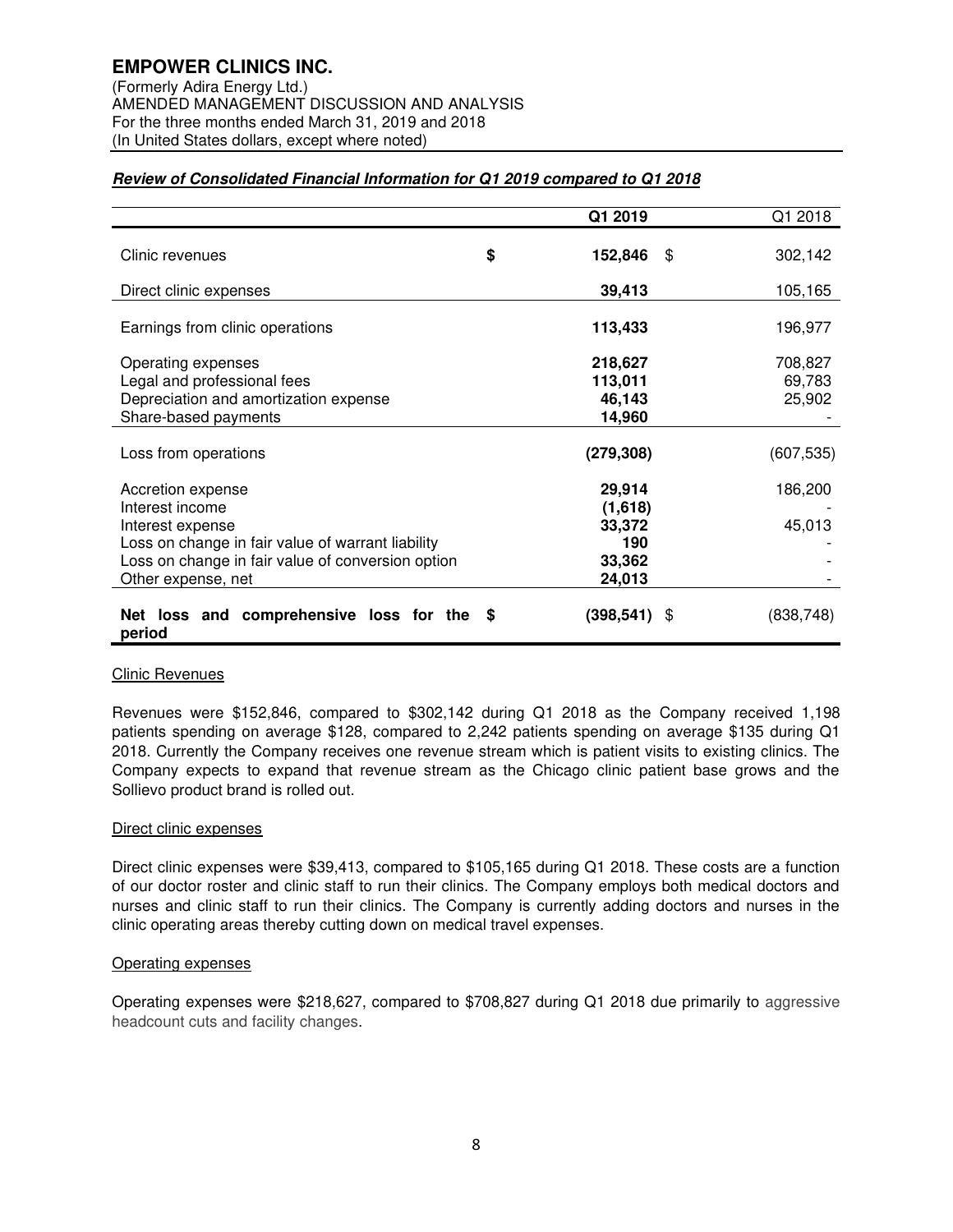#### Legal and professional fees

Legal and professional fees were \$113,011, compared to \$69,783 during Q1 2018. The Company expects professional service fees to drop markedly over time as many are related to successful prior litigation or "one time" events such as the fees associated with the RTO that completed in April 2018.

#### Depreciation expense

Depreciation and amortization expense was \$46,143, compared to \$25,902 during Q1 2018. The increase relates primarily to the depreciation on the right-of-use asset resulting from the adoption of IFRS 16.

#### Share-based payments

Share-based payments expense was \$14,960, compared to \$nil during Q1 2018. The share-based payments expense is the fair value of share options recognized as an expense during the quarter based on the fair valued determined by the Black Scholes option pricing model valuation.

#### Accretion expense

Accretion expense was \$29,914, compared to \$186,200 during Q1 2018, in connection with the Company's convertible notes payable. The decrease is due to the conversion of the convertible debentures during fiscal 2018, thereby leading to lower accretion in Q1 2019.

#### Interest expense

Interest expense decreased to \$33,372, compared to \$45,013 during Q1 2018, owing to a reduction in the amount of notes payable and convertible debt liabilities outstanding which was partially offset by increased interest expense on the lease liability resulting from the adoption of IFRS 16.

#### Loss on change in fair value of warrant liability

The Company recorded a loss on the change in the fair value of the warrant liability of \$190, compared to \$nil during Q1 2018. The share purchase warrants are required to be revalued at every quarter end and the loss resulted from the increase in the Company's share price during Q1 2019, which is a variable in determining the fair value of the warrant liability per the Black-Scholes valuation model.

#### Loss on change in fair value of conversion option

The Company recorded a loss on the change in the fair value of the conversion option of \$33,362, compared to \$nil during Q1 2018. The conversion option is required to be revalued at every quarter end and the loss resulted from the increase in the Company's share price during Q1 2019, which is a variable in determining the fair value of the conversion option. The Company did not have any financial instruments with conversion features at March 31, 2018.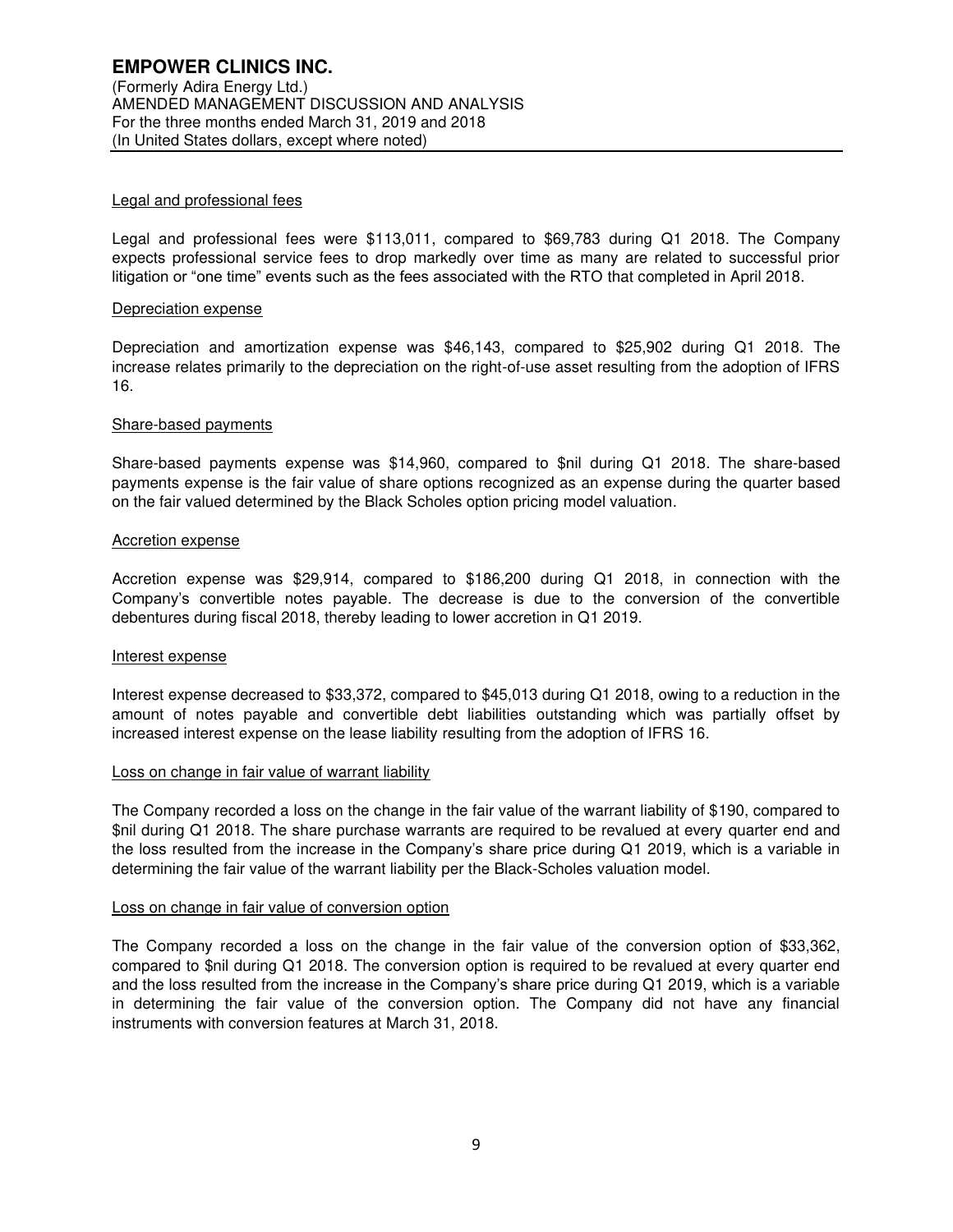# **LIQUIDITY, CASH FLOWS AND CAPITAL RESOURCES**

# **Liquidity**

Liquidity risk is the risk that the Company will encounter difficulties in meeting obligations associated with its financial liabilities and other contractual obligations. The Company's strategy for managing liquidity is based on achieving positive cash flows from operations to internally fund operating and capital requirements.

Factors that may affect the Company's liquidity are continuously monitored. These factors include the number of patient visits, average patient spend per visit, operating costs, capital costs, income tax refunds, foreign currency fluctuations, seasonality, market immaturity and a highly fluid environment related to state and federal law passage and regulations.

In the event that the Company is adversely affected by any of these factors and, as a result, the operating cash flows are not sufficient to meet the Company's working capital requirements there is no guarantee that the Company would be able to raise additional capital on acceptable terms to fund a potential cash shortfall. Consequently, the Company is subject to liquidity risk.

The Company will need to procure additional financing in order to fund its ongoing operation. The Company intends to obtain such financing through equity financing, and there can be no assurance that the Company can raise the required capital it needs to build and expand as expected, nor that the capital markets will fund the business of the Company. Without this additional financing, the Company may be unable to achieve positive cash flow and earnings as quickly as anticipated, these uncertainties cast a significant doubt about the Company's ability to continue as a going concern.

| As at                                    | March 31, 2019         | December 31, 2018 |
|------------------------------------------|------------------------|-------------------|
|                                          |                        |                   |
| Cash                                     | \$<br>1,974,483        | 157,668<br>-\$    |
| Prepaid expenses                         | 17,600                 | 29,475            |
| <b>Total Current Assets</b>              | 1,992,083              | 187,143           |
|                                          |                        |                   |
| Accounts payable and accrued liabilities | 1,318,744              | 1,554,892         |
| Share subscriptions                      | 2,024,082              | 61,167            |
| Notes payable                            | 614,989                | 610,444           |
| Due to related parties                   | 12,575                 | 12,575            |
| Convertible debentures payable           | 302,924                | 274,466           |
| Secured loan payable                     | 728,127                | 717,460           |
| Current portion of lease liability       | 107,814                |                   |
| Conversion feature                       | 55,927                 | 22,565            |
| Current portion of warrant liability     | 6,173                  | 4,474             |
| <b>Total Current Liabilities</b>         | 5,171,355              | 3,258,043         |
|                                          |                        |                   |
| <b>Working Capital</b>                   | \$<br>$(3,179,272)$ \$ | (3,070,900)       |

At March 31, 2019, the Company had a working capital deficit of \$3,179,272, as follows: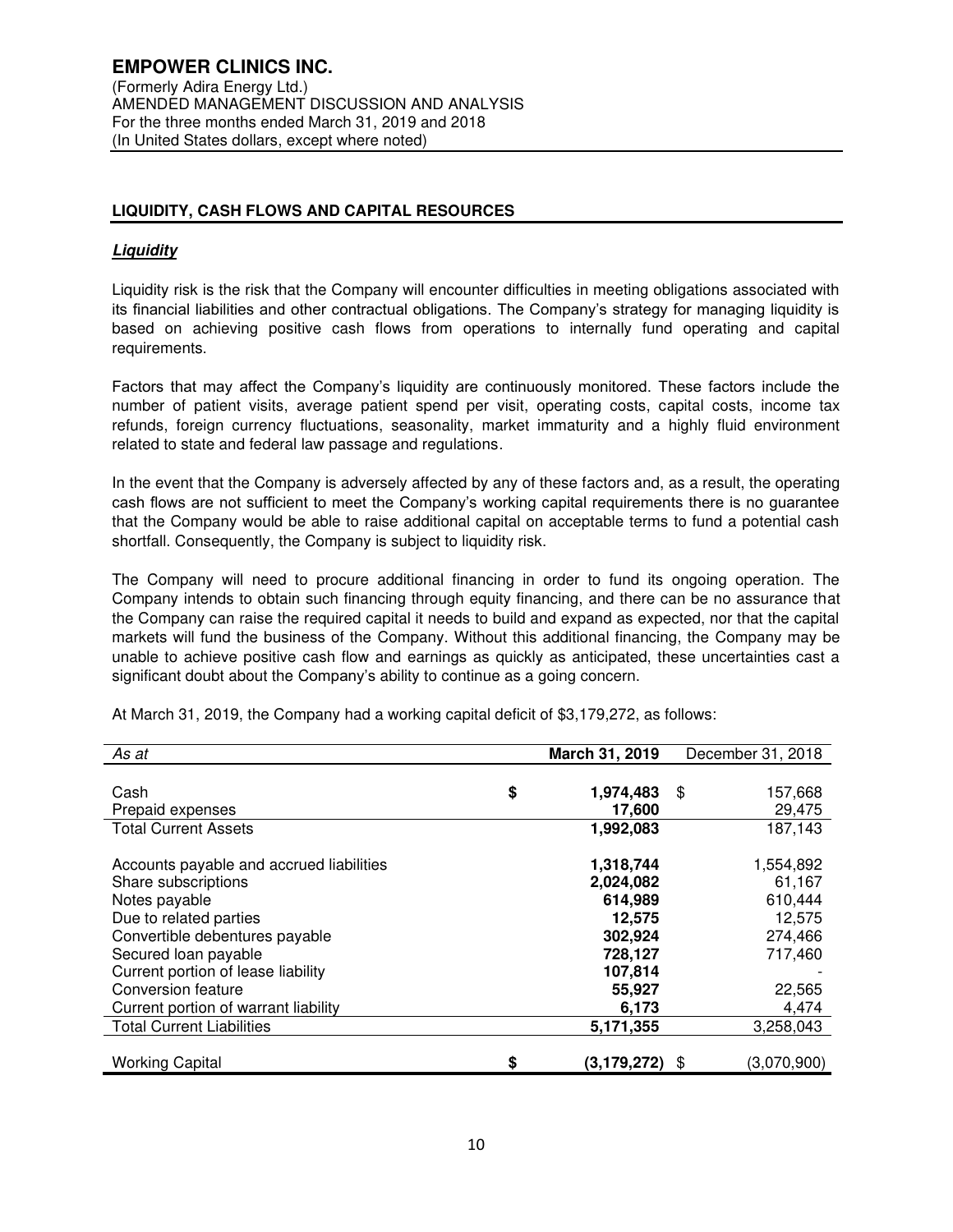(Formerly Adira Energy Ltd.) AMENDED MANAGEMENT DISCUSSION AND ANALYSIS For the three months ended March 31, 2019 and 2018 (In United States dollars, except where noted)

# **Cash Flow**

|                                           |    | Q1 2019         | Q1 2018    |
|-------------------------------------------|----|-----------------|------------|
| Net cash used in operating activities     | \$ | $(219, 212)$ \$ | (202, 712) |
| Net cash used in investing activities     |    | $\blacksquare$  | (1,762)    |
| Net cash provided by financing activities |    | 2,036,027       | 957,846    |
| Increase in cash                          | S  | 1,816,815       | 753,372    |

# Review of cash flow Q1 2019 compared to Q1 2018:

Cash provided by operating activities was \$219,212, compared to cash used in operating activities of \$202,712 during Q1 2018:

- Net loss was \$398,541 compared to \$838,748. Included in net loss are non-cash items of \$155,884 for Q1 2019 as compared to \$257,116 for Q1 2018.
- Movements in accounts receivables had no impact on cash in Q1 2019 compared to increasing cash by \$847 during Q1 2018.
- Movements in prepaid expenses increased cash by \$11,875 compared to decreasing cash by \$316 during Q1 2018.
- Movements in accounts payable and accrued liabilities increased cash by \$11,570 compared to increasing cash by \$378,390 during Q1 2018.

Cash used in investing activities was \$nil, compared to \$1,762 during Q1 2018, as a result of expenditures on equipment.

Cash used by financing activities was \$2,036,027, compared to cash provided by financing activities of \$957,846 during Q1 2018:

- Advances from notes payable issuances increased cash by \$33,842 compared to \$205,000 during Q1 2018.
- Share subscriptions increased cash by \$2,024,082 compared to \$763,729 during Q1 2018.
- Payment of lease liability and associated interest decreased cash by \$25,313 and \$2,056 resulting from the adoption of IFRS 16.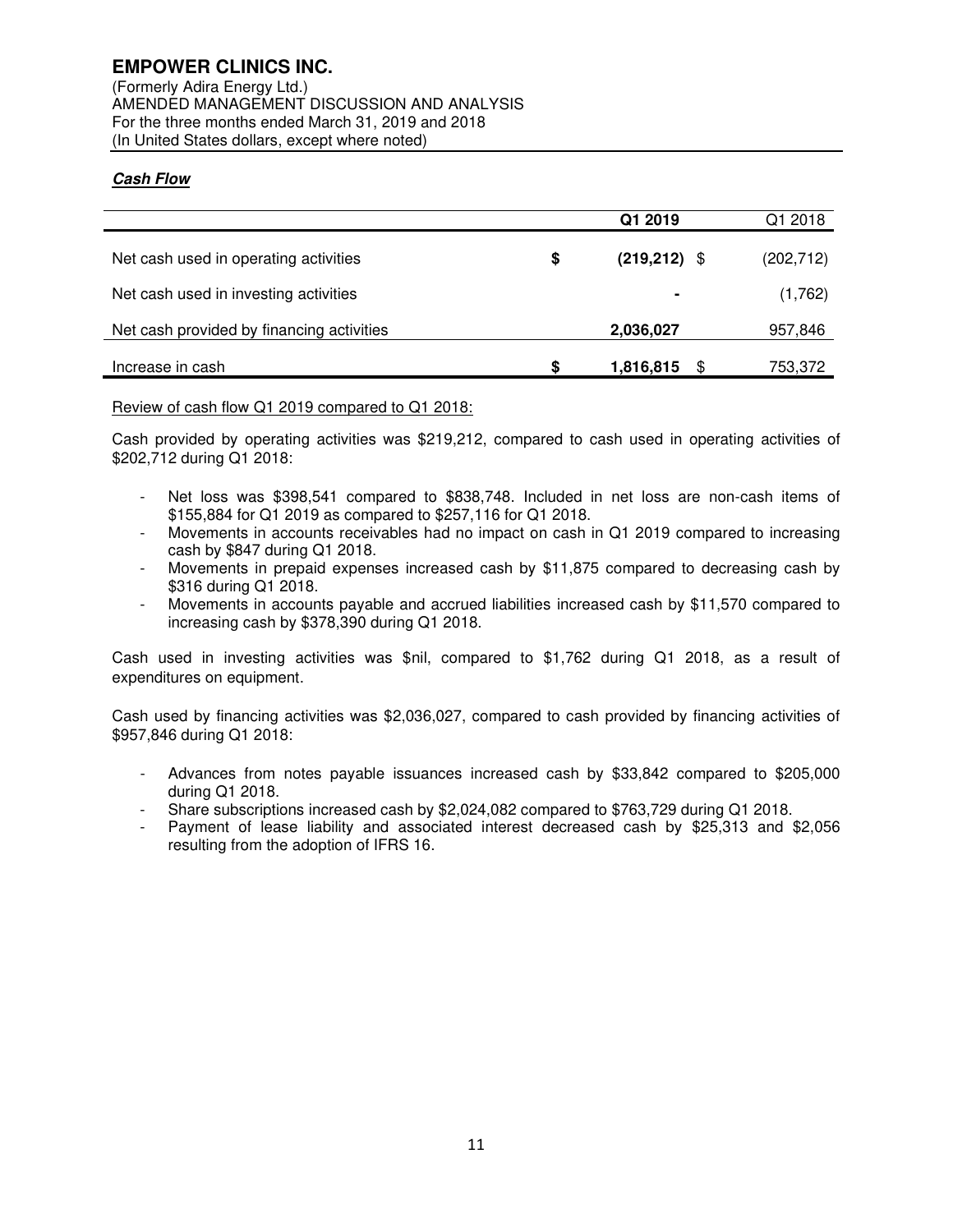# **Capital Resources**

The capital of the Company consists of consolidated equity, notes payable, convertible debentures and secured loan payable, net of cash.

| As at                  | March 31, 2019     | December 31, 2018 |
|------------------------|--------------------|-------------------|
|                        |                    |                   |
| \$<br>Equity           | $(3,047,724)$ \$   | (2,996,220)       |
| Notes payable          | 804,724            | 760,715           |
| Convertible debentures | 302,924            | 274,466           |
| Secured loan payable   | 728,127            | 717,460           |
|                        | (1, 211, 949)      | (1,243,579)       |
| Less: cash             | (1,974,483)        | (157,668)         |
| \$                     | $(3, 186, 432)$ \$ | (1,401,247)       |

The board of directors of the Company has overall responsibility for the establishment and oversight of the Company's risk management policies on an annual basis. The Company's board of directors identifies and evaluates the Company's financial risks and is charged with the responsibility of establishing controls and procedures to ensure financial risks are mitigated.

The Company's objectives when managing capital are to pursue and complete the identification and evaluation of assets, properties or businesses with a view to acquisition. The Company does not have any externally imposed capital requirements to which it is subject.

The Company manages the capital structure and makes adjustments to it in light of changes in economic conditions and the risk characteristics of the underlying assets. To maintain or adjust the capital structure, the Company may attempt to issue new common shares or adjust the amount of cash.

The Company's investment policy is to invest excess cash in investment instruments at high credit, quality financial institutions with terms to maturity selected with regards to the expected time of expenditures from continuing operations.

# **OFF-BALANCE SHEET ARRANGEMENTS**

The Company has not entered into any material off-balance sheet arrangements such as guarantee contracts, contingent interests in assets transferred to unconsolidated entities, derivative financial obligations or arrangements with respect to any obligations under a variable interest equity arrangement.

### **RELATED PARTY TRANSACTIONS**

The aggregate value of transactions and outstanding balances relating to key management personnel were as follows:

The Company's related parties include key management personnel and any transactions with such parties for goods and/or services that are made on regular commercial terms. During the quarters ended March 31, 2019 and 2018, the Company did not enter into any transactions with related parties outside of compensation to key management personnel as disclosed below.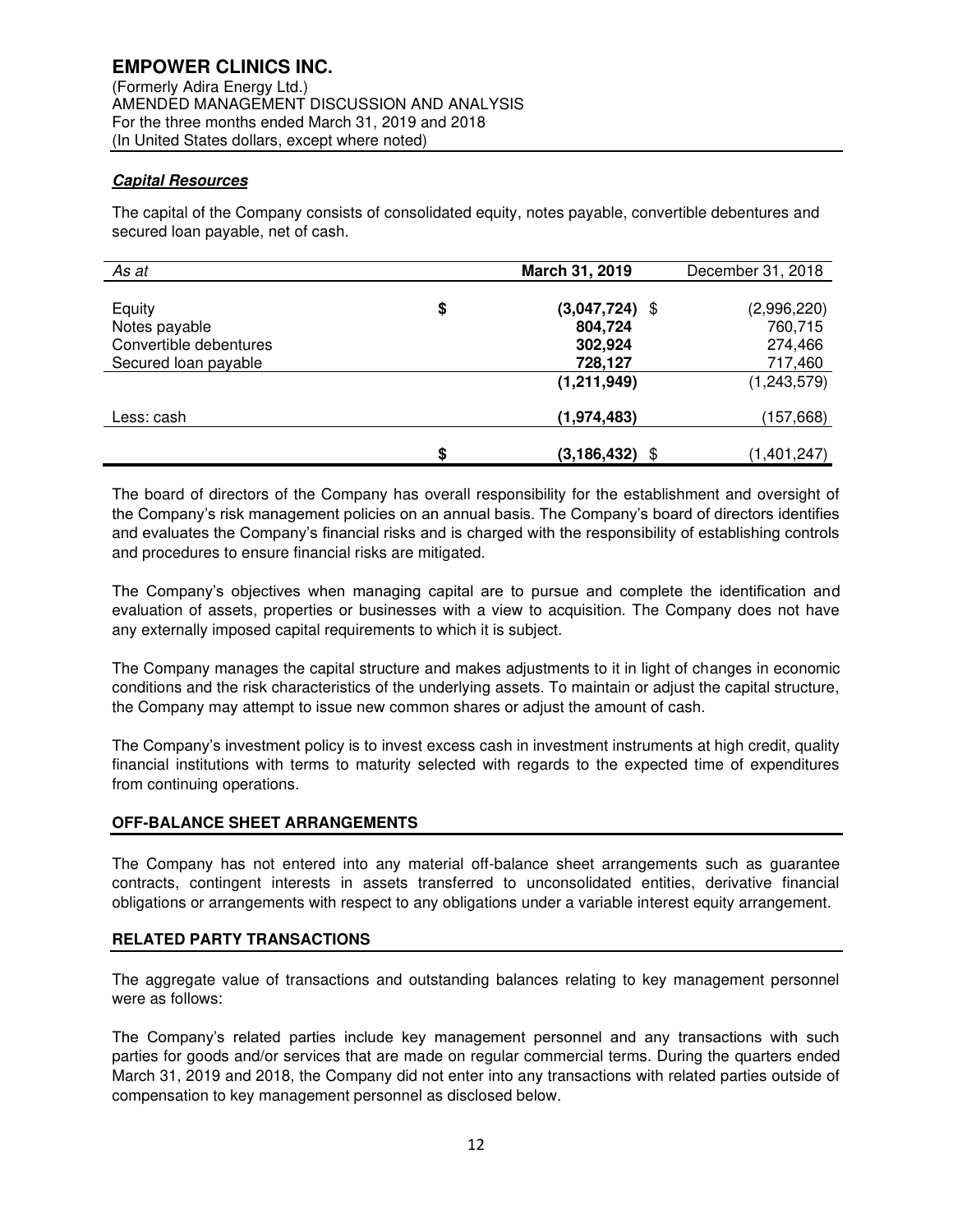Key management are those personnel having the authority and responsibility for planning, directing, and controlling the Company. Salaries and benefits, bonuses, and termination benefits are included in operating expenses and share-based payments are recorded as share-based payment expense or share capital.

Key management compensation includes:

|                       | Q1 2019 | Q1 2018 |
|-----------------------|---------|---------|
| Salaries and benefits | 66,250  | 30,000  |
|                       | 66,250  | 30,000  |

As at March 31, 2019, \$12,574 (December 31, 2019 - \$12,574) is due to related parties for final settlement of the purchase of Presto operations. The outstanding balance is non-interest bearing, unsecured and due on demand.

# **INTERNATIONAL FINANCIAL REPORTING STANDARDS**

The consolidated financial statements have been prepared in accordance with IFRS as issued by the IASB, effective as of March 31, 2019. The Company's significant accounting policies are described in note 3 of the Company's consolidated financial statements for the years ended December 31, 2018 and 2017 and note 3 to the March 31, 2019 unaudited amended interim condensed consolidated financial statements.

### **CRITICAL ACCOUNTING POLICIES AND ESTIMATES**

The preparation of the Company's consolidated financial statements in conformity with IFRS requires management to make estimates based on assumptions about future events that affect the reported amounts of assets and liabilities and disclosures of contingent assets and liabilities at the date of the financial statements and the reported amounts of revenues and expenses during the reporting period.

The estimates and associated assumptions are based on historical experience and various other factors that are believed to be reasonable under the circumstances, the results of which form the basis of making the judgements about carrying values of assets and liabilities that are not readily apparent from other sources. Actual results could differ from those estimates. The estimates and underlying assumptions are reviewed on an ongoing basis. Revisions to accounting estimates are recognized prospectively in the period in which the estimate is revised. Management has made the following critical judgements and estimates:

### **Critical judgements in applying accounting policies**

Critical judgements made by management in applying the Company's accounting policies, apart from those involving estimations, that have the most significant effect on the amounts recognized in the Company's consolidated financial statements are as follows:

### Functional currency

The functional currency for each of the Company's subsidiaries is the currency of the primary economic environment in which the respective entity operates; the Company has determined the functional currency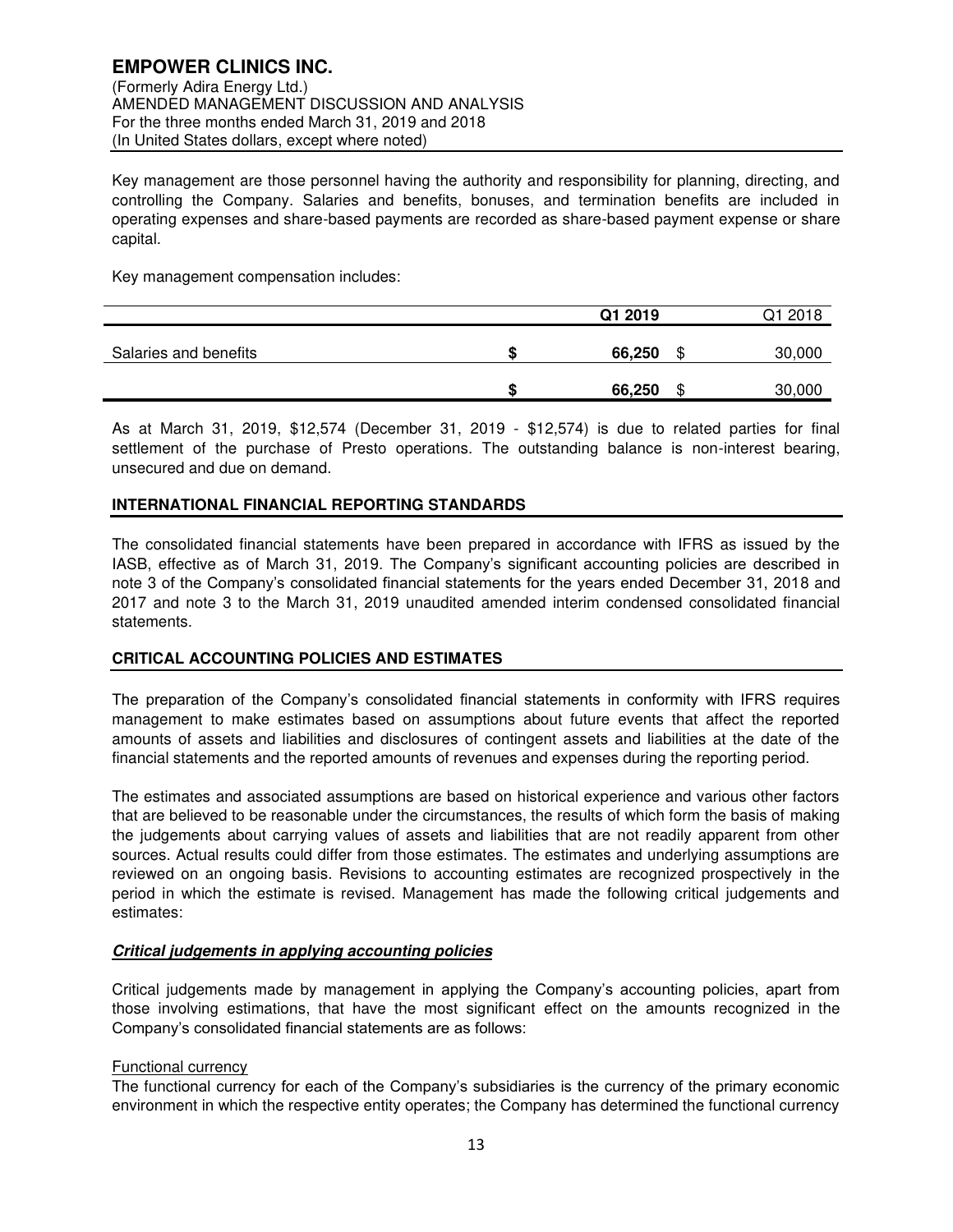# **EMPOWER CLINICS INC.**

(Formerly Adira Energy Ltd.) AMENDED MANAGEMENT DISCUSSION AND ANALYSIS For the three months ended March 31, 2019 and 2018 (In United States dollars, except where noted)

of each entity to be the US dollar. Such determination involves certain judgements to identify the primary economic environment. The Company reconsiders the functional currency of its subsidiaries if there is a change in events and/or conditions which determine the primary economic environment.

# Assessment of indicators of impairment

At the end of each reporting period, the Company assesses whether there are any indicators, from external and internal sources of information, that an asset or cash generating unit ("CGU") may be impaired, thereby requiring adjustment to the carrying value. The Company identified the sustained decrease in market capitalization as an indicator of impairment during the period ended March 31, 2019.

As a result of these impairment indicators, the Company assessed the intangible assets and assets held for sale CGUs for impairment and concluded the recoverable value of each CGU was greater than its carrying value and no impairment was required.

# Revenue recognition as a result of adopting IFRS 15

# Determination of performance obligations

The Company applied judgement to determine if a good or service that is promised to a customer is distinct based on whether the customer can benefit from the good or service on its own or together with other readily available resources and whether the good or service is separately identifiable. Based on these criteria, the Company determined the primary performance obligation relating to its sales contracts is the delivery of service to its patients.

# Transfer of control

Judgement is required to determine when transfer of control occurs relating to the sale of the Company's services to its patients. Management based its assessment on a number of indicators of control, which include, but are not limited to whether the Company has present right of payment, and whether the physical possession of the goods, significant risks and rewards and legal title have been transferred to the customer.

# **Key sources of estimation uncertainty**

Significant assumptions about the future and other major sources of estimation uncertainty at the end of the reporting period that may result in a material adjustment to the carrying amounts of the Company's assets and liabilities are as follows:

### Current and deferred taxes

The Company's provision for income taxes is estimated based on the expected annual effective tax rates (and tax laws) that have been enacted or substantively enacted by the end of the reporting period. The current and deferred components of income taxes are estimated based on forecasted movements in temporary differences. Changes to the expected annual effective tax rate and differences between the

actual and expected effective tax rate and between actual and forecasted movements in temporary differences will result in adjustments to the Company's provision for income taxes in the period changes are made and/or differences are identified.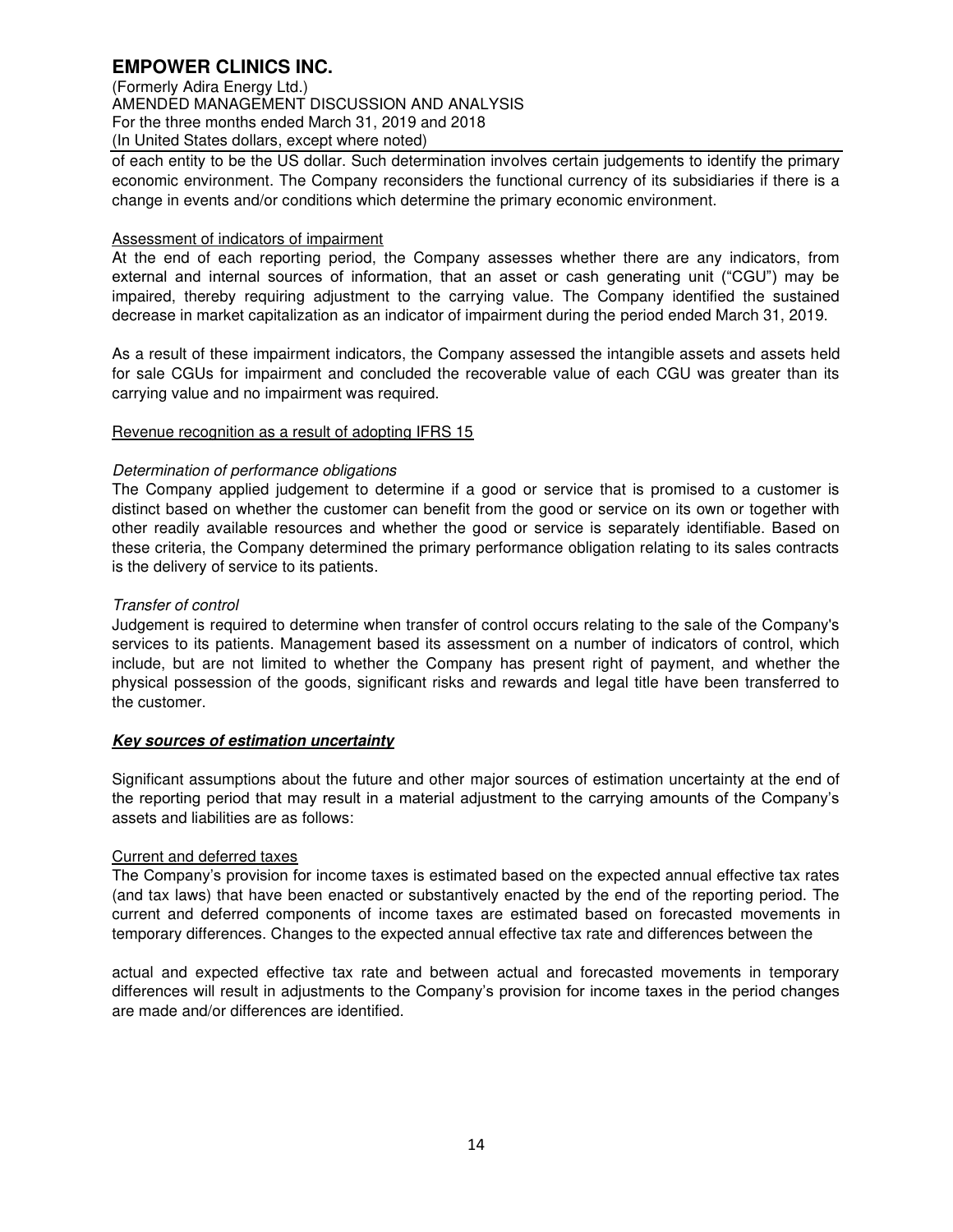In assessing the probability of realizing income tax assets recognized, management makes estimates related to expectations of future taxable income, applicable tax planning opportunities, expected timing of reversals of existing temporary differences and the likelihood that tax positions taken will be sustained upon examination by applicable tax authorities. In making its assessments, management gives additional weight to positive and negative evidence that can be objectively verified. Estimates of future taxable income are based on forecasted cash flows from operations and the application of existing tax laws in each jurisdiction. Forecasted cash flows from operations are based on patient visits are internally developed and reviewed

by management. Weight is attached to tax planning opportunities that are within the Company's control, and are feasible and implementable without significant obstacles.

The likelihood that tax positions taken will be sustained upon examination by applicable tax authorities is assessed based on individual facts and circumstances of the relevant tax position evaluated in light of all available evidence.

Where applicable tax laws and regulations are either unclear or subject to ongoing varying interpretations, it is reasonably possible that changes in these estimates can occur that materially affect the amounts of income tax assets recognized. At the end of each reporting period, the Company reassesses unrecognized income tax assets.

# Equity-settled share-based payments

Share-based payments are measured at fair value. Options and warrants are measured using the Black-Scholes option pricing model based on estimated fair values of all share-based awards at the date of grant and are expensed to earnings or loss from operations over each award's vesting period. The Black-Scholes option pricing model utilizes subjective assumptions such as expected price volatility and expected life of the option. Changes in these input assumptions can significantly affect the fair value estimate.

### **Contingencies**

Due to the nature of the Company's operations, various legal and tax matters can arise from time to time. In the event that management's estimate of the future resolution of these matters changes, the Company will recognize the effects of the changes in its consolidated financial statements for the period in which such changes occur.

### **CHANGES IN ACCOUNTING STANDARDS**

The accounting policies applied in the preparation of the Company's annual consolidated financial statements for the years ended December 31, 2018 and 2017, are consistent with new standards and amendments to standards, except for the following:

The Company adopted IFRS 16 using the modified retrospective approach on January 1, 2019. Under this method, the cumulative effect of initially applying the standard is recognized in retained earnings at January 1, 2019. Accordingly, the comparative information presented for 2018 has not been restated and is presented as previously reported under IAS 17 Leases and IFRIC 4 Determining Whether an Arrangement Contains a Lease.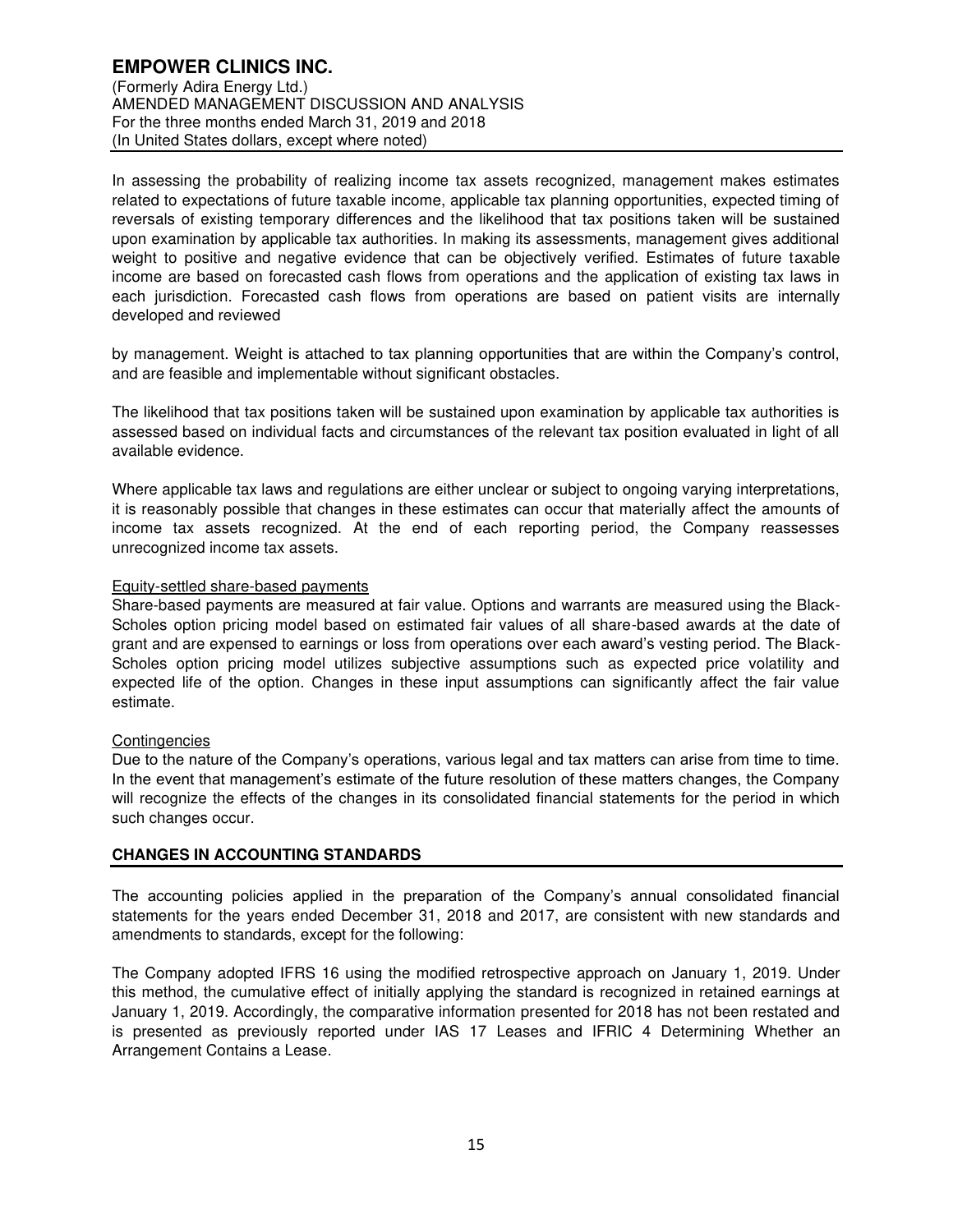On transition, the Company elected to apply the transition practical expedient allowing the standard to be applied only to contracts that were previously identified as lease under IAS 17. The Company also elected to use the recognition exemptions for lease contracts that, at the commencement date, have a lease term of 12 months or less and do not contain a purchase option (short-term leases), lease contracts for which the underlying asset is of low value (low-value assets). The transition and impact are further disclosed in note 3 to the March 31, 2019 unaudited amended interim condensed consolidated financial statements.

# **OUTSTANDING SHARE DATA**

The authorized capital of the Company consists of an unlimited number of common shares without par value. The Company had the following securities outstanding as at the date of this MD&A:

| <b>Type of Security</b> | <b>Number Outstanding</b> |
|-------------------------|---------------------------|
| <b>Common Shares</b>    | 120.645.645               |
| <b>Stock Options</b>    | 2.750.000                 |
| Warrants                | 41.977.096                |

# **RISKS AND UNCERTAINTIES**

For a detailed listing of the risk factors faced by the Company, please refer to the Company's MD&A for the year ended December 31, 2018.

# **CAUTIONARY NOTE REGARDING FORWARD LOOKING STATEMENTS**

This MD&A contains certain information that may constitute "forward-looking information" and "forwardlooking statements" (collectively, "**forward-looking statements**") which are based upon the Company's current internal expectations, estimates, projections, assumptions and beliefs. Such statements can be identified by the use of forward-looking terminology such as "expect," "likely", "may," "will," "should," "intend," or "anticipate", "potential", "proposed", "estimate" and other similar words, including negative and grammatical variations thereof, or statements that certain events or conditions "may" or "will" happen, or by discussions of strategy. Forward-looking statements include estimates, plans, expectations, opinions, forecasts, projections, targets, guidance, or other statements that are not statements of fact. The forwardlooking statements included in this MD&A are made only as of the date of this MD&A.

Forward-looking statements in this MD&A include, but are not limited to, statements with respect to:

- licensing risks;
- regulatory risks;
- change in laws, regulations and guidelines;
- market risks;
- expansion of facilities;
- history of net losses; and
- competition.